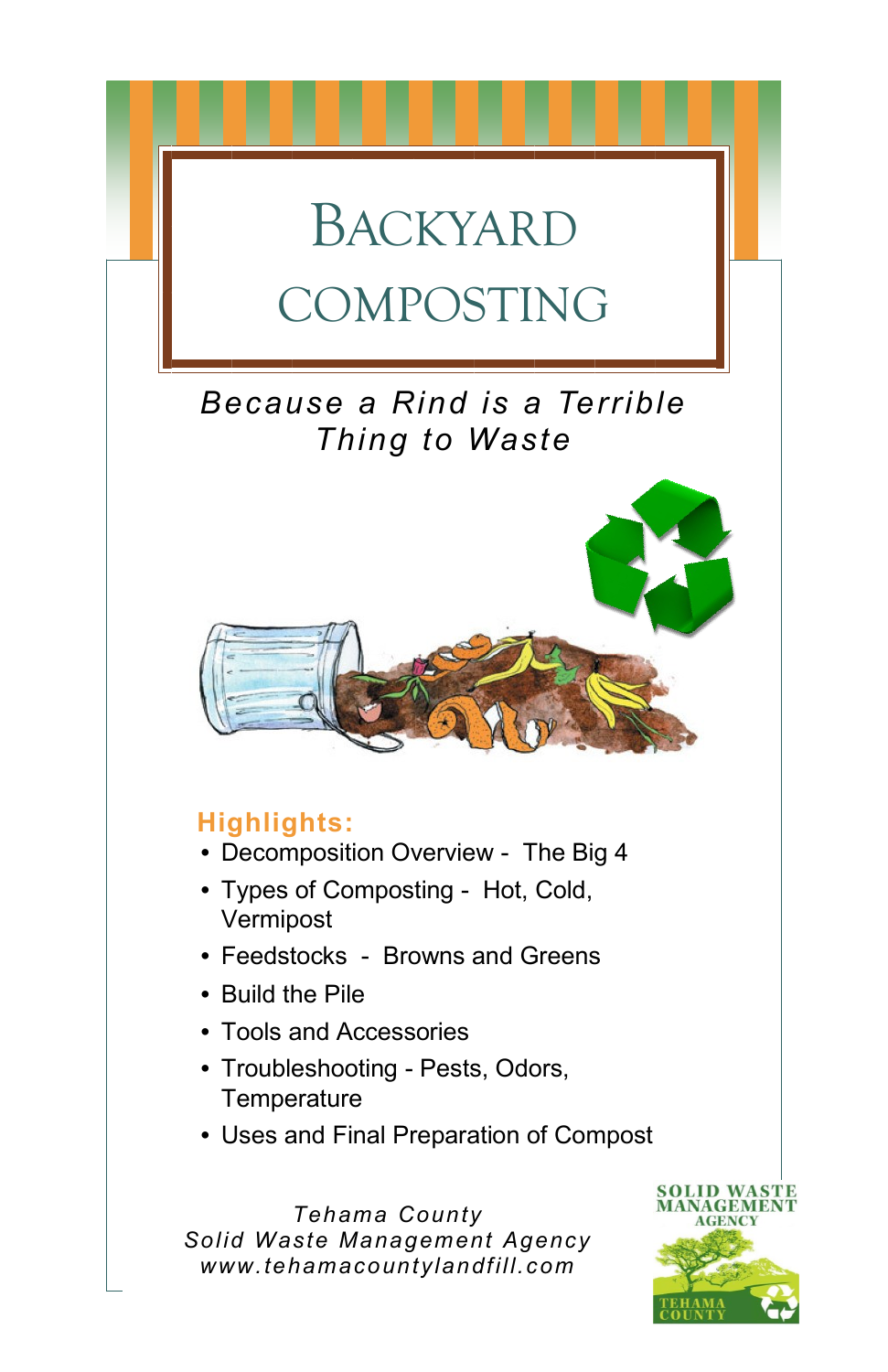

# and Rot!

# Composting is recycling

Book a Composting Workshop Today Call 528-1103 or email us at tehamacountyrecycles@co.tehama.ca.us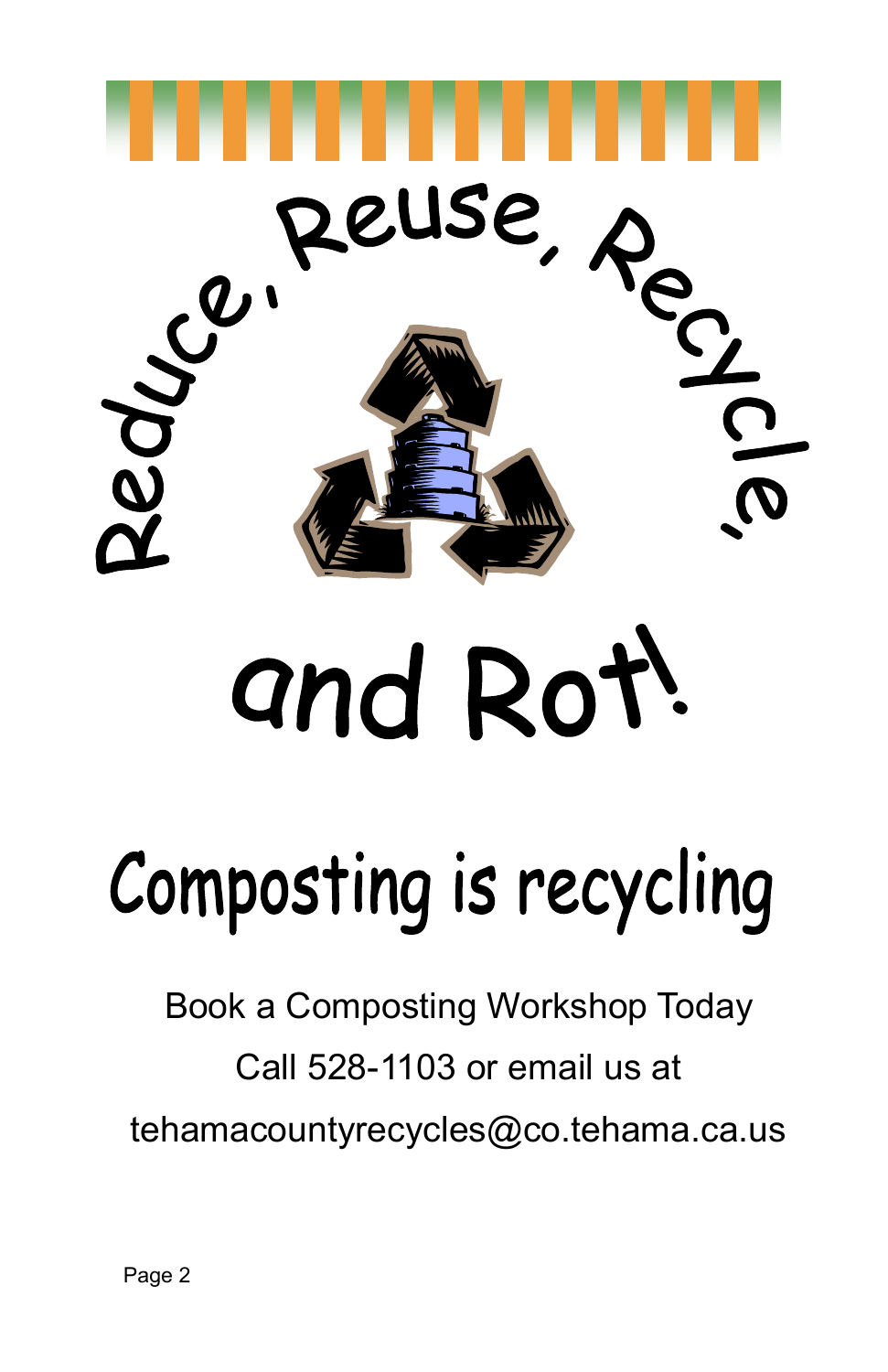

# Table of Contents

| What is Compost?                              | 4  |
|-----------------------------------------------|----|
| Life, Death, Decomposition, The Big 4         | 5  |
| Feedstocks; Where to find Carbon and Nitrogen | 6  |
| Types of Composting; Hot or Cold?             | 7  |
| <b>Building the Pile</b>                      | 8  |
| <b>Tools and Accessories</b>                  | 9  |
| Troubleshooting                               | 10 |
| When is the Compost Ready for Use?            | 11 |
| <b>Using Finished Compost</b>                 | 12 |

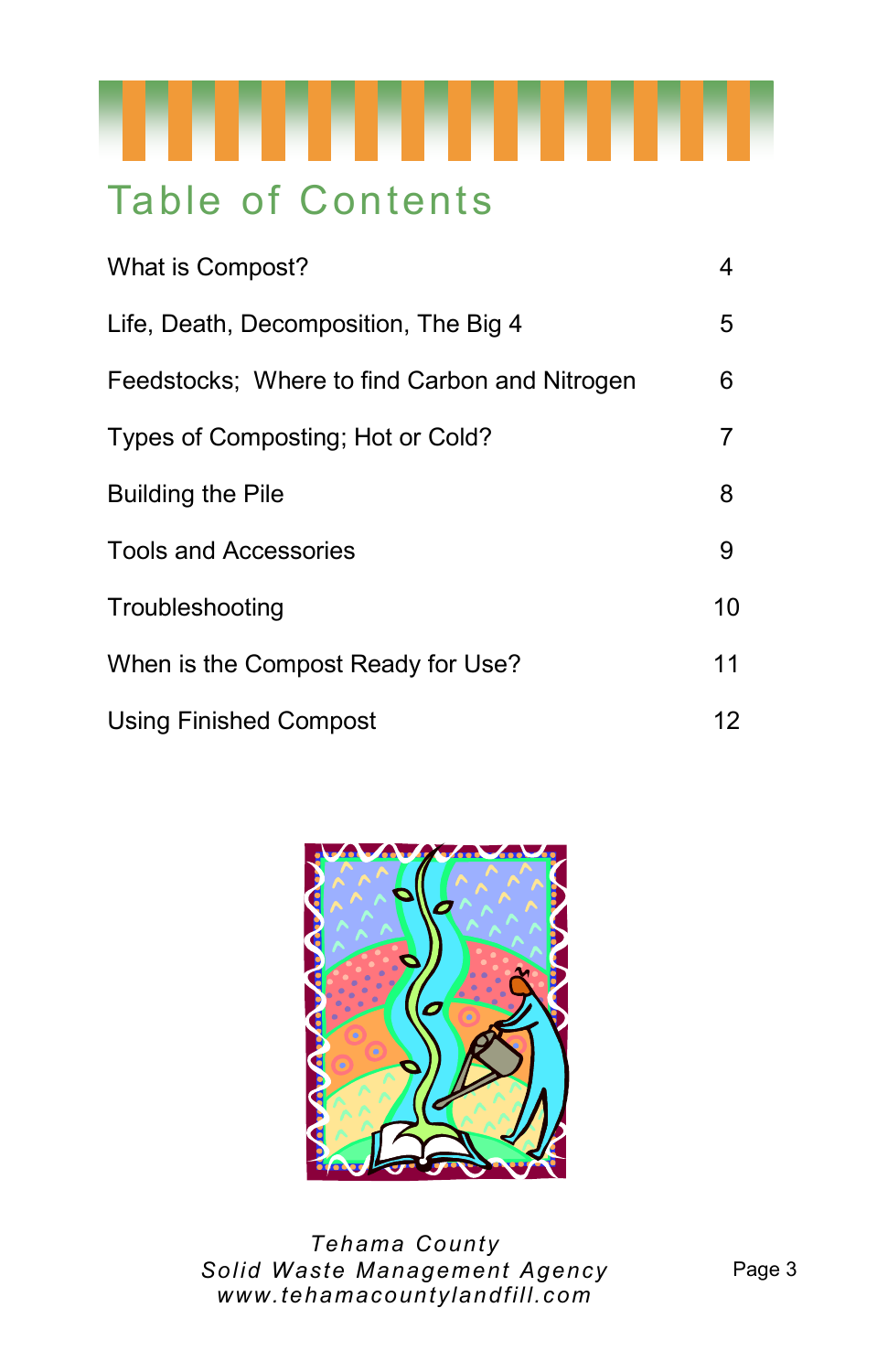# **WHAT IS COMPOST?**

# DEFINITION

Compost is the finely decomposed remains of animals and plants commonly used as a soil amendment or fertilizer. It is a natural product of great value. It can be used as mulch, but not all



mulches are compost. Mulches can be rocks, cloth, plastic, or almost any material that helps suppress weeds and retain moisture.

## DECOMPOSITION

Call it what you want– rot, decomposition, decay, if it came from an animal or a plant it can be composted. PLEASE NOTE, IT IS NOT RECOMMENDED TO PLACE ANIMAL REMAINS OR WASTE IN BACKYARD COMPOST. Huge populations of bacteria, fungi, and invertebrates all act together to decompose plant and animal remains and use the nutrients to build their own cells. Without this process agriculture and food productions would abruptly cease.

Aerobic compost contains many species of bacteria. A number of them have cousins that can cause disease. The bacteria in soil do not cause disease in normal cases. Individuals with immune system disorders or severe allergies should use care when gardening or composting because they can become infected by organisms that are usually harmless. Some genera of bacteria in compost are Staphylococcus, Streptococcus, Clostridium, Azobacter, E. coli, and Botulinus. Remember, these are the FRIENDLY COUSINS !

Fungi are organisms that build close relationships with plants in the soil. They once were thought to be part of the root system, but better microscopes have shown that they are busy symbiants with plants, breaking down and ingesting debris in the soil and delivering nutrients to their plant hosts. Among the important fungi are yeasts, molds, actinomycetes.

Invertebrates are the largest decomposers. Earthworms, ants, beetles, flies, springtails, symphylans and others ingest both detritus and smaller decomposers. Invertebrate manure provides large quantities of nutrients in finished compost.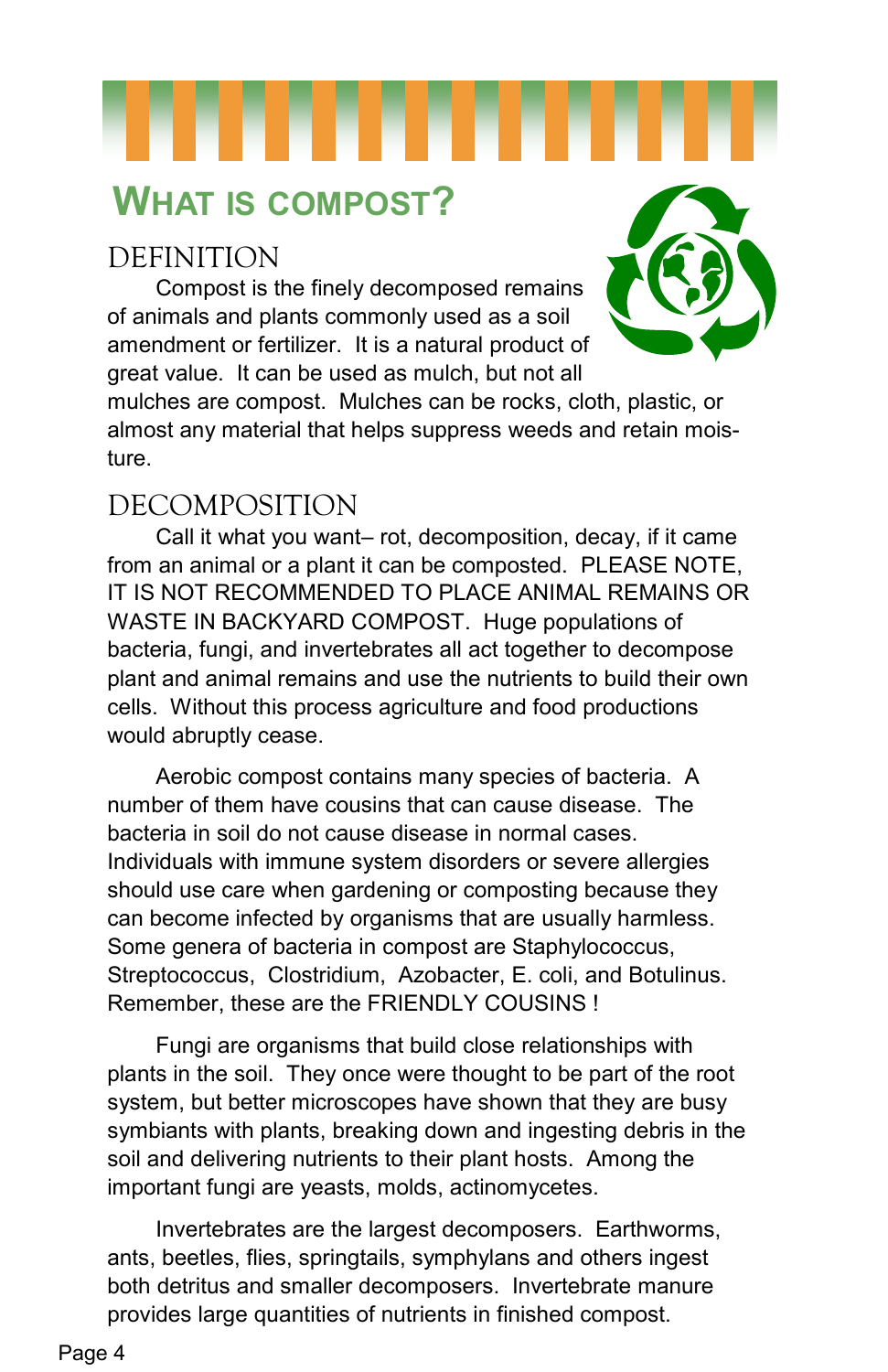

# CARBON NITROGEN

Energy source & Element essential cellular building example for proteins. element for all life.

Electron donor in Habitat for soil biological reactions. microbes. Source Think of it as the of electron donors energizer. The contract of the contract and receivers in

# AIR WATER

cells.

### **BROWNS AND GREENS**

In composter jargon, Brown is the term applied to materials that are rich in Carbon. Such materials have lost their natural color, are usually of plant origin, and tend to be dry. In simple terms, Browns are dead things. It is very beneficial to reduce the size of very dry Brown Matter, in order to increase the surface area for the culture.

Green is the term applied to Nitrogen rich materials. These tend to be fresher and have more of their original color (pigments are proteins). Greens are also animal residues such as manure. *Please note, it is not recommended to place animal remains or waste in backyard compost.*

> *Tehama County Solid Waste Management Agency www.tehamacountylandfill.com*

Page 5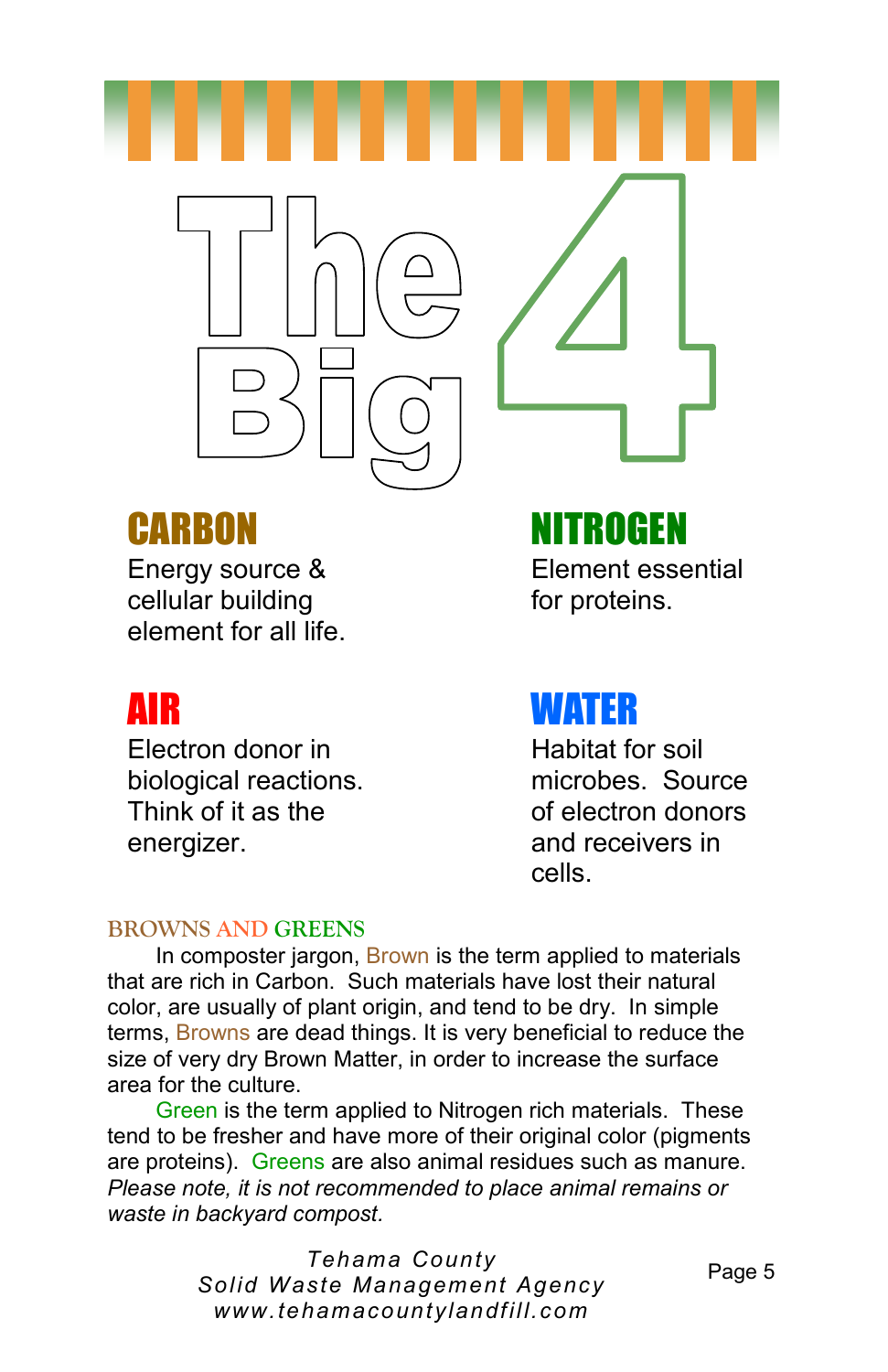

## **BROWNS - CARBON RICH MATERIAL**

- 
- Dried leaves
- Dead plant parts
- Sawdust
- Bark
- Paper, shredded
- Pine needles

### **CROP & GARDEN RESOURCES**

Any plant material that is dried and lost its color can be used as a Brown ingredient. Hay is cured, and will usually have more nitrogen than most other dried plant material.



### **GREENS - NITROGENOUS MATERIAL PLANT NITROGEN**

- Fresh lawn clippings
	- Kitchen waste; vegetables fruit bread, cereal coffee grounds and more!



Meat, bones, pet droppings and manures can also be used, but are not recommended for backyard composters. Don't place diseased plants in the compost.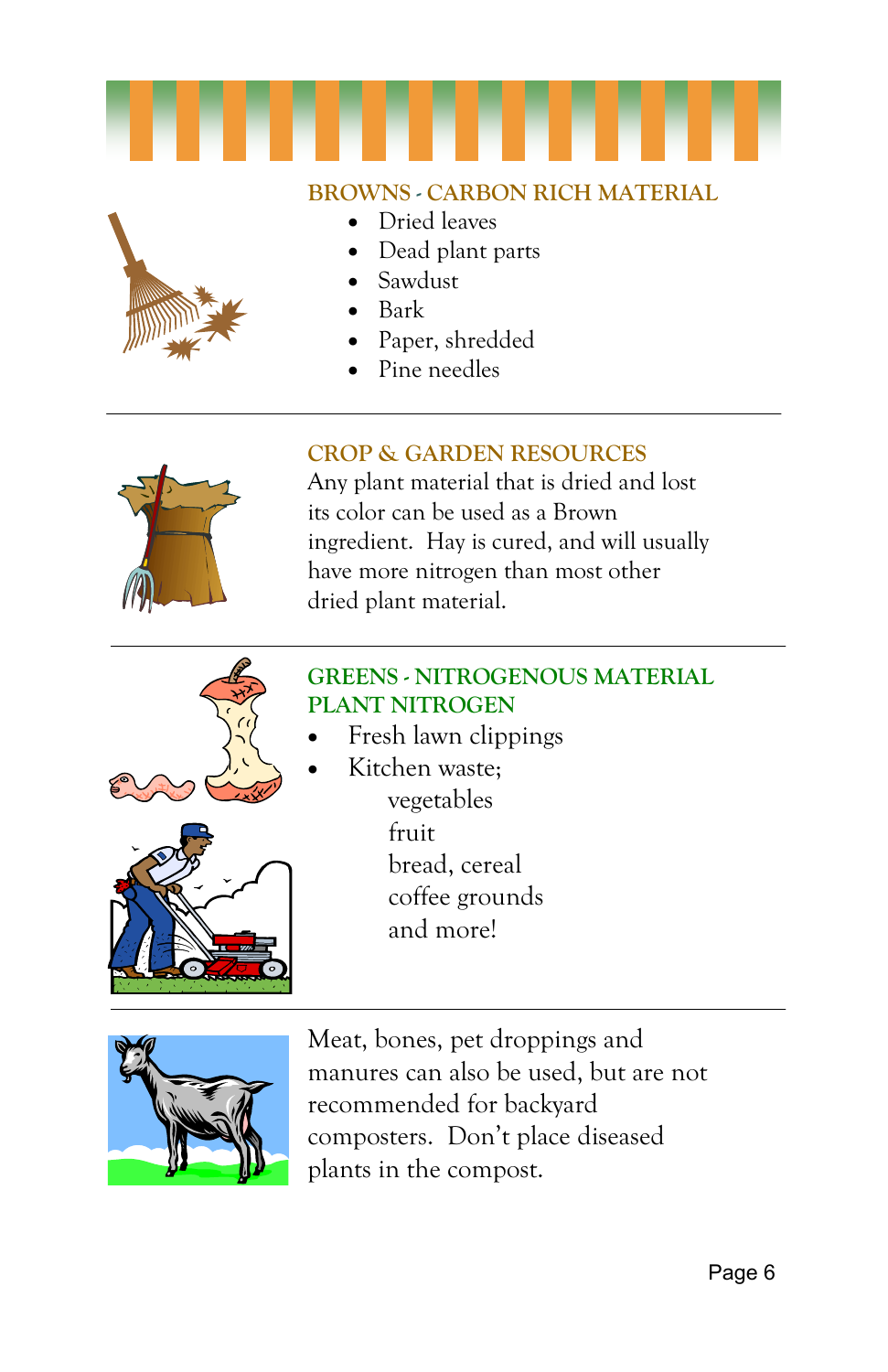There are a lot of advantages to hot composting. It is easy to do, with a little bit of

planning. Hot composts are made in batches. If turned and moistened at least monthly, expect finished compost in 8-20 weeks.

es of Comp

r. Aerobic

To build a pile that will heat, you will need at least a full cubic yard of material. The material should be roughly equal amounts of Brown and Green ingredients. The pile should be uniformly moist throughout. Build the pile in layers so that each bit of brown touches a bit of green and is damp, but not soaking. The final, top layer should be brown, to discourage pests and odors. A bin is not necessary, but it is convenient. Within 24 hours the core temperature will be 140° or more. At 135° plant and animal diseases are killed, as are weed seeds and roots.

> This style is for smaller yards or people who have a hard time gathering enough material

to build a pile large enough to heat up. It is less effort, but there are a few downsides. First, you will need a bin. Then you will need to learn not to include diseased plants or invasive weeds. Just keep adding material. Turn the pile and water it now and then. Eventually useable compost will become available at the bottom of the bin.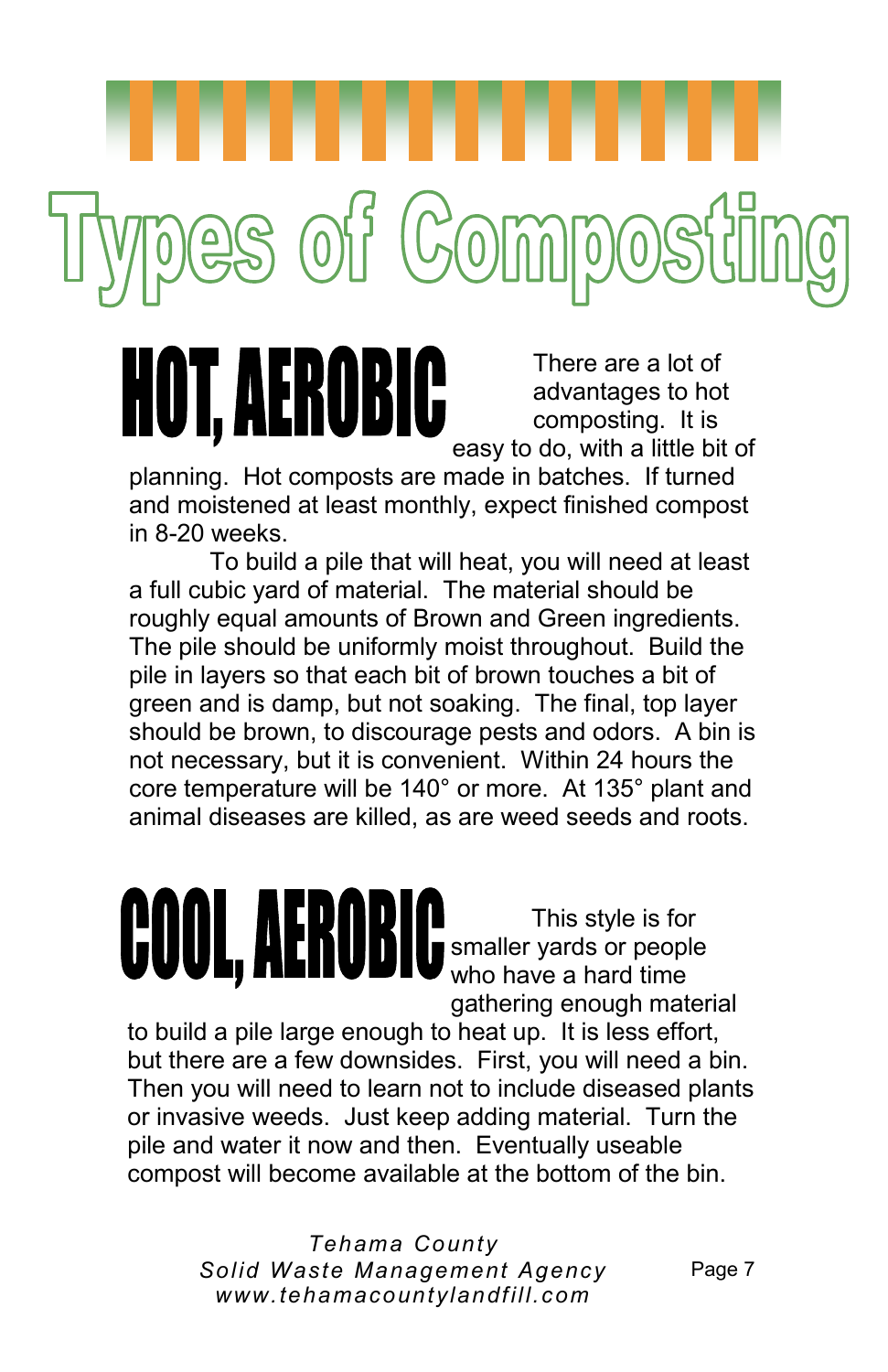

# BUILDING A HOT PILE

# ASSEMBLE INGREDIENTS

Locate your bin or pile anywhere it will be convenient. You will need roughly four big feed sacks of grass clippings and other greens, and a roughly equal volume of dead leaves, sawdust, wood chips, chopped garden prunings, etc. Think equal parts Green and Brown. Also have a water source ready. Set a hose nozzle to mist and arrange the mist to fall into the bin as the pile is layered. Have a pitchfork and a shovel.

## BEGIN LAYERING

Start with the woodiest, biggest materials on the bottom. Their structure will help air reach the deep parts of the bin, and all the juice from the material above will help soften bigger branches and tougher items. Add a layer of green material. If you have food wastes, use them in the deeper areas of the pile. Be sure the layer gets uniformly moist. Remember, the compost organisms live in the thin film of water attached to each particle. Break up any large clumps.

Continue layering brown and green materials and mist until the bin is heaping full. Toss and stir as you build to ensure thorough mixing and distribution of water. Make the final layer thick, about 4"- 6" of Brown. Sawdust is ideal for the top layer as it seals the pile from intruding flies.

You do not need to add soil to the pile. It doesn't decompose, and you will be turning the pile at least three times before it is completely decomposed.

# PROTECT YOURSELF

When working with compost materials , you can be exposed to dust, thorns, slivers, and water. Wear gloves! Wear sturdy shoes! If you have allergies, medicate yourself BEFORE you begin. Wear a facemask if the material is dusty or moldy. Use a pitch fork to lift plant materials. Always cut long or large items to about 12" before you add them to the pile. It will save your back later.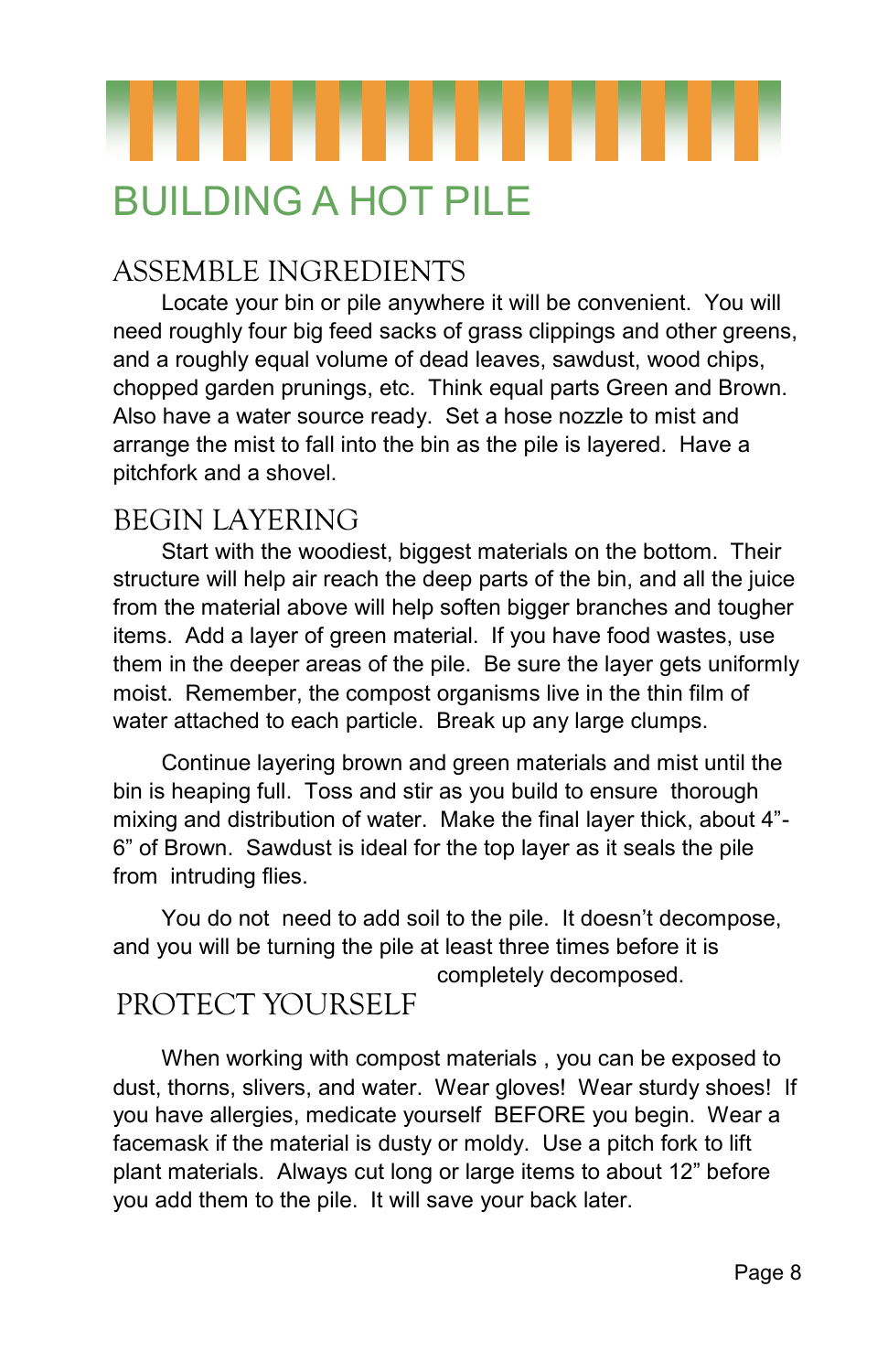# TOOLS AND ACCESSORIES

# CUTTING TOOLS

Most yards will produce materials that need more size reduction before they compost well. Prunings from shrubs and trees should not be longer than about one foot when you put them in the pile. It is helpful to use a large cleaver and a tall stump to chop items. With a good cleaver, an armload of cornstalks or squash vines can be chopped in a few moments. Woodier items should be cut with a hatchet or machete. Some people use a power chipper/shredder. These are wonderful, but expensive. A good rule is always to use the largest tool you feel safe handling.

# FORKS AND SHOVELS

Do this test. Shove a shovel into a pile of plant trimmings and see how much you can pick up. How easy was it? Next, push a pitchfork into the pile. That worked a lot better, right? A pitchfork may be the only tool you need to compost. It will have round pointed tines, not flat tines as does a spading fork. Get a pitchfork, and never, ever, forget to stand it up when you pause in your work.

A grain shovel is a good tool too. It is great for handling fine sized material such as sawdust or dry manure, and it is perfect for removing finished compost. It is large and square and will quickly move a large amount of material.

### BINS, HOSES,

For hot or cold composting, some structure is a good thing. Use your imagination! A simple wire hoop or a makeshift pallet enclosure works just as well as an expensive tumbling barrel .

It is helpful to use a hose nozzle that adjusts from flood to mist. You can use a watering wand, though isn't necessary.

### GADGETS

The only other item that is useful is a compost thermometer. It has a long stem and gives you important information. Do not invest in aerating devices, because they just don't work as well as a pitchfork.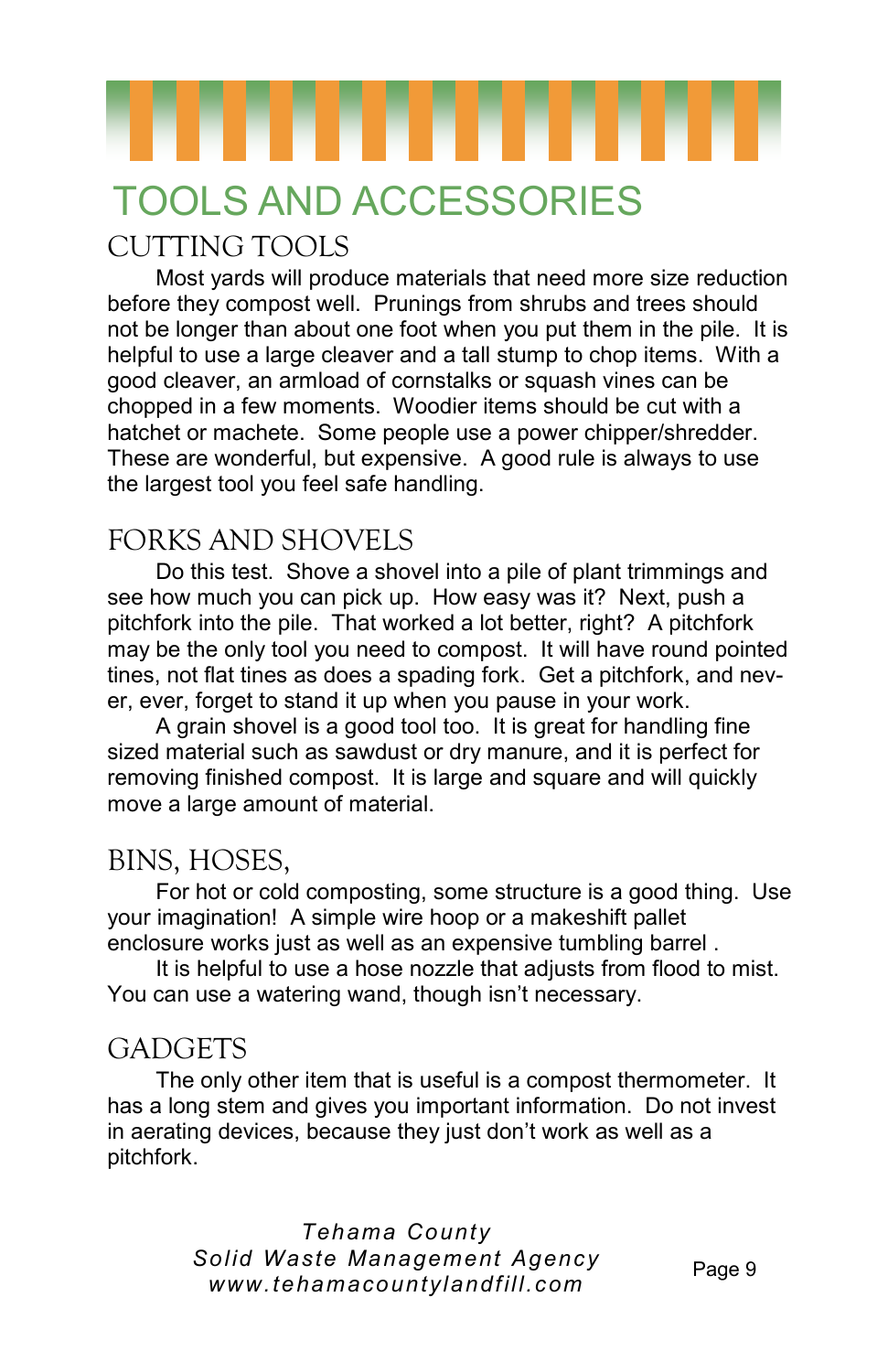| <b>PROBLEM</b>                       | <b>POSSIBLE CAUSE</b>                                  | <b>REMEDY</b>                                                                                                                                                          |
|--------------------------------------|--------------------------------------------------------|------------------------------------------------------------------------------------------------------------------------------------------------------------------------|
|                                      |                                                        |                                                                                                                                                                        |
| PILE DOESN'T GET<br><b>HOT</b>       | Not enough material                                    | Add enough to make a<br>cubic yard                                                                                                                                     |
|                                      | Not enough nitrogen<br>(Green)                         | Turn the pile and add<br>more manure or grass<br>clippings                                                                                                             |
|                                      | Pile is too dry                                        | Turn the pile and add<br>water                                                                                                                                         |
|                                      | Pile is too wet                                        | Turn the pile and add<br>sawdust or leaves or dry<br>matter                                                                                                            |
| <b>FLIES</b>                         | Nitrogen layer on or<br>close to top                   | Turn the pile and place<br>dry, brown layer on top                                                                                                                     |
| <b>PILE STINKS</b>                   | Pile is too wet                                        | Turn the pile. If you can<br>squeeze water out, add<br>dry matter. Keep tuning<br>the pile for a day or two<br>until odors subside.                                    |
| PILE IS HOTTER THAN<br>$160^\circ$ F | <b>Excessive Nitrogen and</b><br>possibly a large mass | Turn the pile. Add small<br>amounts of Brown mate-<br>rial. You should be able<br>to reduce the tempera-<br>ture by turning the pile<br>every other day for a<br>week. |
| PILE IS NOT DECOM-<br><b>POSING</b>  | Poor mix of materials                                  | <b>Balance the ingredients</b><br>evenly between carbon<br>and nitrogen.                                                                                               |
|                                      | Too dry                                                | Turn the pile and add<br>water                                                                                                                                         |
|                                      | Not enough air                                         | Turn the pile.                                                                                                                                                         |
| <b>WEEDS ON PILE</b>                 | Pile did not heat enough<br>to kill weed seeds         | Turn the pile, moisten.<br>Repeat until nothing<br>sprouts for two weeks.                                                                                              |
| <b>ANTS, SOWBUGS</b>                 | Normal.                                                | Turn the pile                                                                                                                                                          |
| Mammals, reptiles,<br>amphibians     | Attractive food source or<br>shelter                   | Turn the pile                                                                                                                                                          |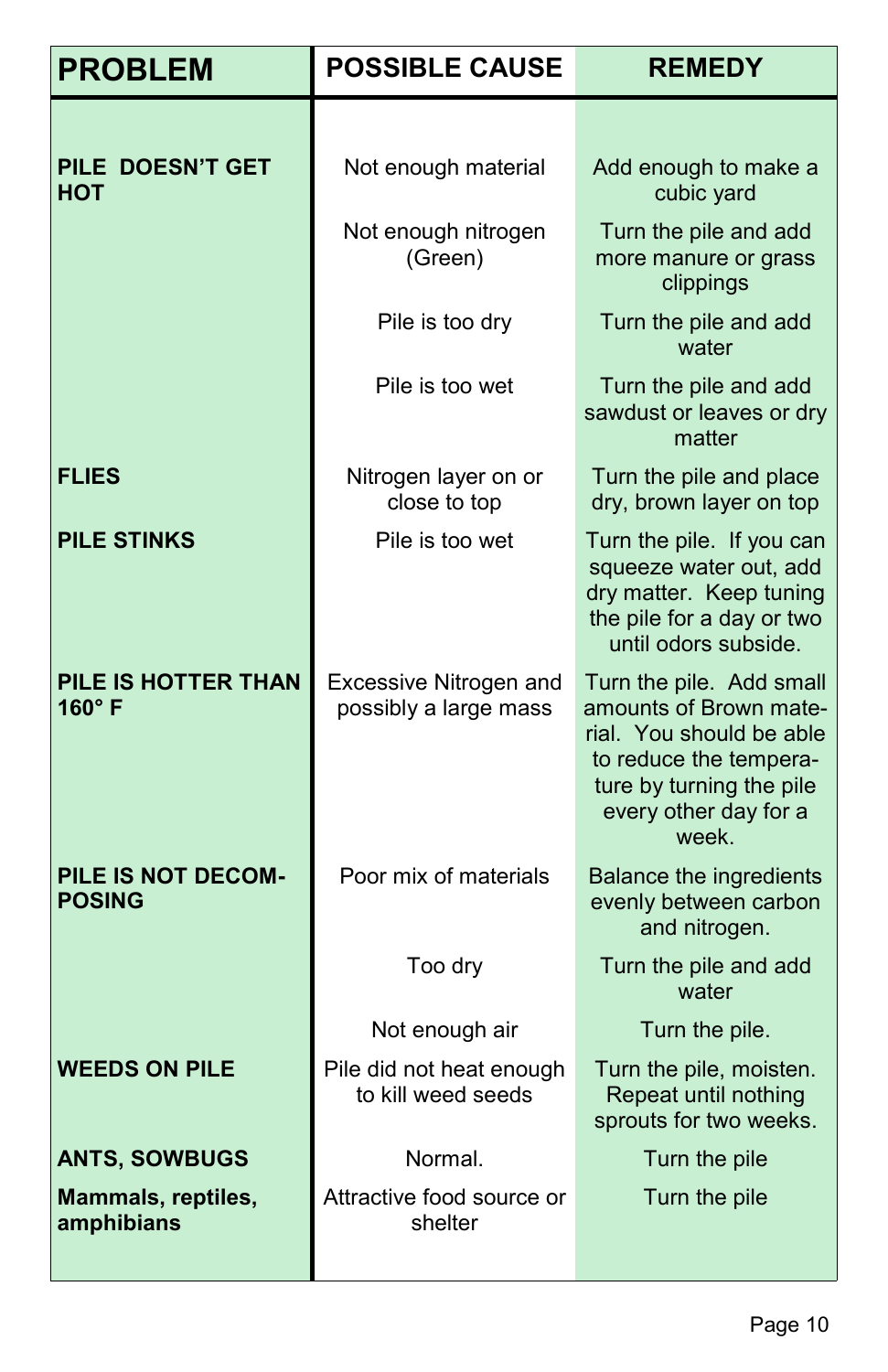

# Turn the Pile

The table describes possible causes and remedies for common compost complaints. There is no compost problem whose remedy does not include turning the pile. So, be sure you have a good pitchfork and water to aid you. Put the pile wherever you will be comfortable working. It does not need to be in the sun to work. Better to locate the pile under the tree that drops the most leaves.



## WHEN IS THE COMPOST DONE?

There are several tests you may apply to determine if the compost is ready to use. First, the volume will be reduced by about 2/3. The material will be dark and crumbly with no obviously recognizable material. You will see some fragments of sticks or leaves, but nothing large. It will smell earthy.

If you are using grasses or other weedy materials, you should take a sample of compost that you think is ready, set it in the sun and water it. If nothing sprouts it is ready to use.

If you want to use compost as a potting soil ingredient, set it in a shallow container in the sun and keep it dry for a week or two. This will drive off sowbugs and other compost invertebrates.